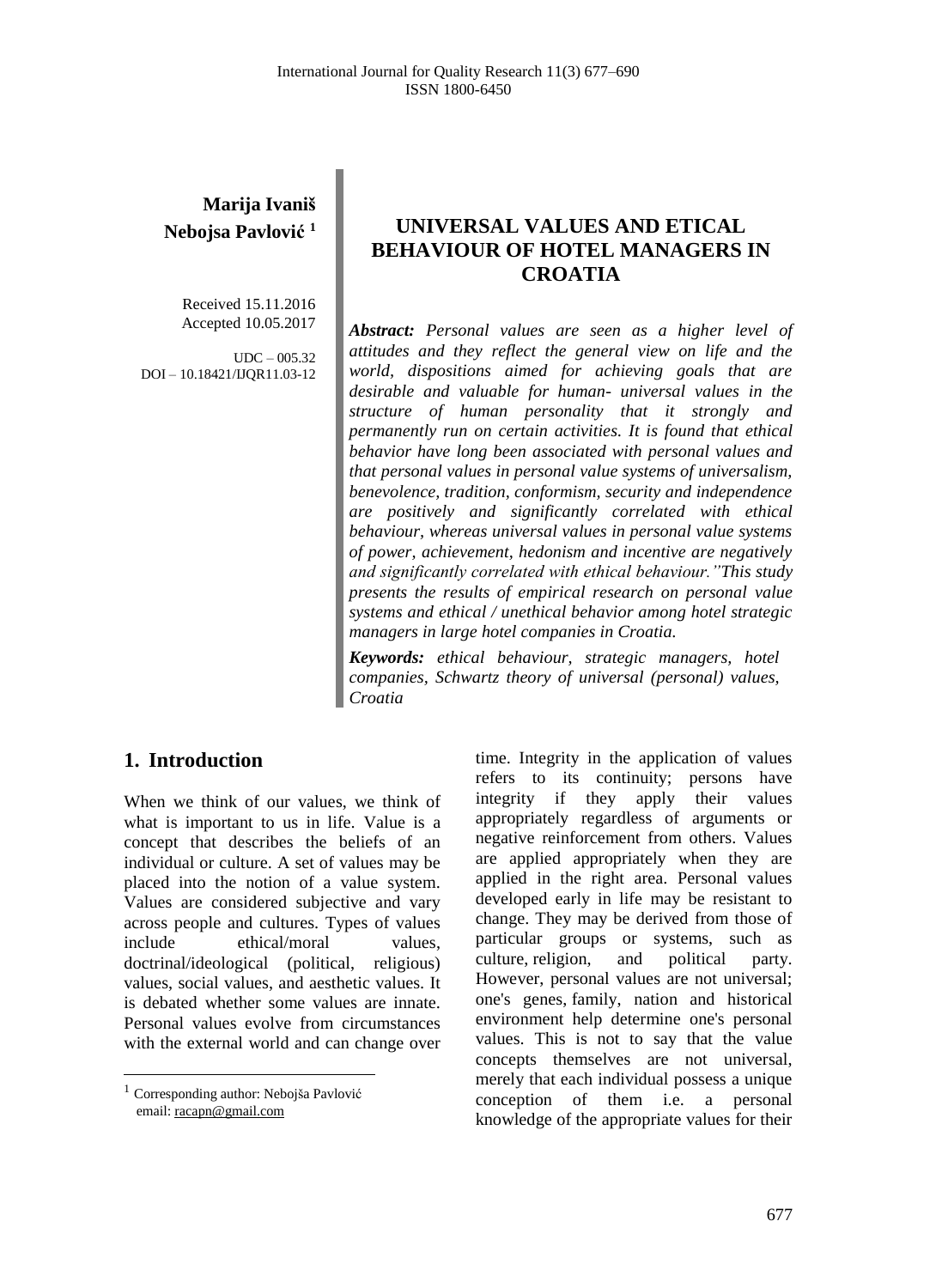

own genes, feelings and experience.

There is a difference between values that are modes of conduct and values that are endstates of existence. Values that are modes of conduct are referred to as instrumental values. Values that are end-states of existence are terminal values. Terminal values are the goals that we work towards and view as most desirable. These values are desirable states of existence. They are the goals that we would like to achieve during our lifetime. Instrumental values are the preferred methods of behavior. They can be thought of as a means to an end. In our personal lives, Terminal Values are those things that we can work towards or we think are most important and we feel are most desirable – terminal values are desirable states of existence. Terminal Values include things like happiness, self respect, family security, recognition, freedom, inner harmony, comfortable life, professional excellence, etc. Terminal Values signify the objectives of the life of a person – the ultimate things the person wants to achieve through his or her behaviour (the destination he wants to reach in life) whereas Instrumental Values indicate themethods an individual would like to adopt for achieving his life's aim (the path he would like to take to reach his destination). Instrumental values consist primarily of personal characteristics and personality traits such as honest, polite, and ambitious.

Schwartz found that values could be grouped into ten value systems (Seligman et al., 1996). Those value systems include 56 specific universal (personal) values, 30 terminal and 26 instrumental values (Ivaniš, 2015).

1) Self-Direction. Defining goal: independent thought and action- choosing, creating, exploring. Selfdirection derives from organismic needs for control and mastery and interactional requirements of autonomy and independence (creativity, freedom, choosing own

goals, curious, self-respect, intelligent privacy).

- 2) Stimulation. Defining goal: excitement, novelty, and challenge in life. Stimulation values derive from the organismic need for variety and stimulation in order to maintain an optimal, positive, rather than threatening, level of activation. This need probably relates to the needs underlying self-direction value (a varied life, an exciting life, daring).
- 3) Hedonism. Defining goal: pleasure or sensuous gratification for oneself. Hedonism values derive from organismic needs and the pleasure associated with satisfying them. Theorists from many disciplines mention hedonism. (pleasure, enjoying life, selfindulgent).
- 4) Achievement. Defining goal: personal success through demonstrating competence according to social standards. Competent performance that generates resources is necessary for individuals to survive and for groups and institutions to reach their objectives. As defined here, achievement values emphasize demonstrating competence in terms of prevailing cultural standards, thereby obtaining social approval (ambitious, successful, capable, influential, social recognition)
- 5) Power. Defining goal: social status and prestige, control or dominance over people and resources. Power values may also be transformations of individual needs for dominance and control. Value analysts have mentioned power values as well (authority, wealth, social power).
- 6) Security. Defining goal: safety, harmony, and stability of society, of relationships, and of self. Security values derive from basic individual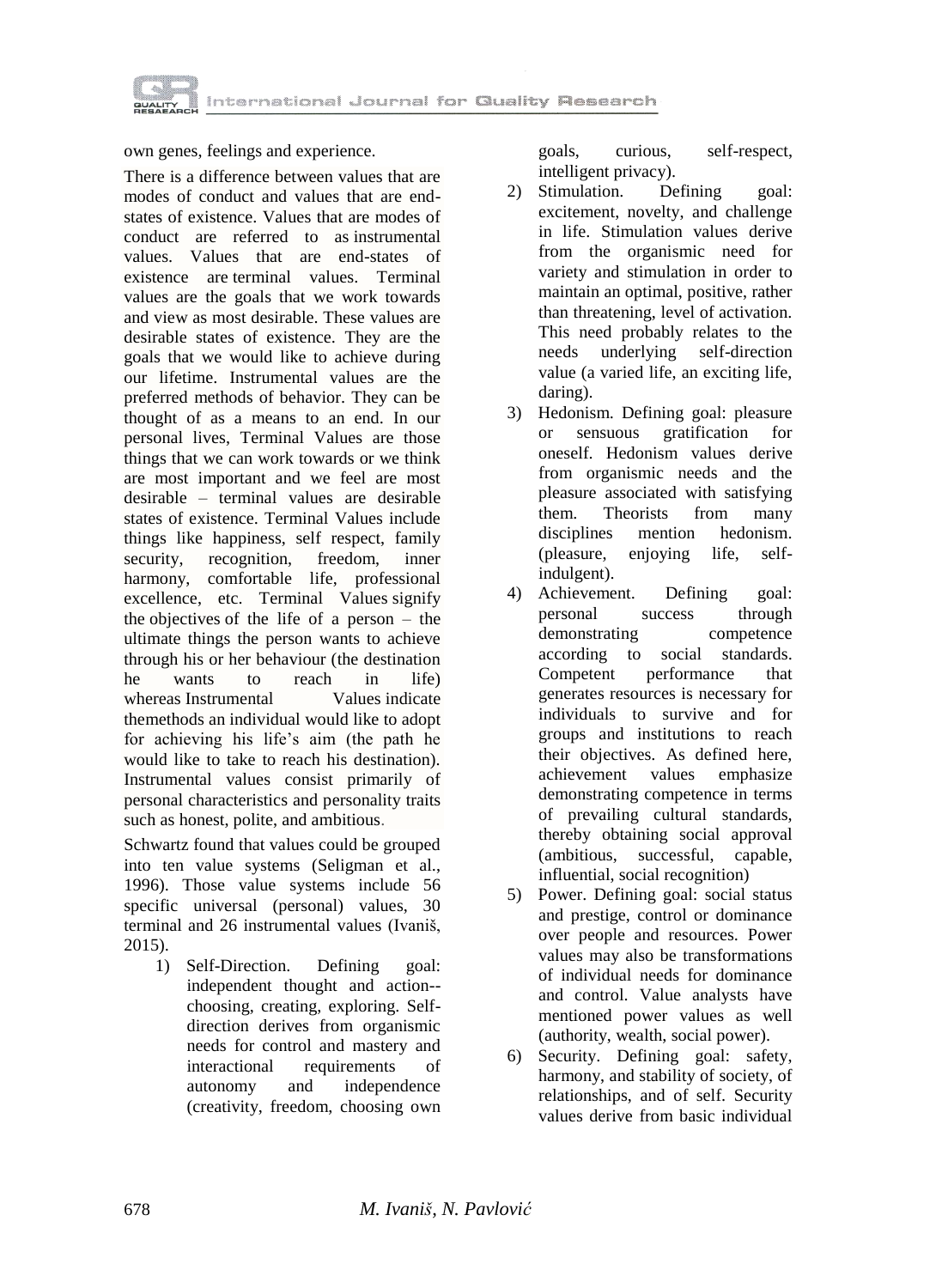and group requirements Some security values serve primarily individual interests others wider group interests (e.g., national security). Even the latter, however, express, to a significant degree, the goal of security for self or those with whom one identifies. (social order, family security, national security, clean, reciprocation of favors).

- 7) Conformity. Defining goal: restraint of actions, inclinations, and impulses likely to upset or harm others and violate social expectations or norms. Conformity values derive from the requirement that individuals inhibit inclinations that might disrupt and undermine smooth interaction and group functioning. Conformity values emphasize self-restraint in everyday interaction, usually with close others. (obedient, self-discipline, politeness, honoring parents and elders) -loyal, responsible.
- 8) Tradition. Defining goal: respect, commitment, and acceptance of the customs and ideas that one's culture or religion provides. Groups everywhere develop practices, symbols, ideas, and beliefs that represent their shared experience and fate. They symbolize the group's solidarity, express its unique worth, and contribute to its survival, form of religious rites, beliefs, and norms of behavior. (respect for tradition, humble, devout, accepting my portion in life).
- 9) Benevolence. Defining goal: preserving and enhancing the welfare of those with whom one is in frequent personal contact (the 'in-group'). Benevolence values derive from the basic requirement for smooth group functioning and from the organismic need for

affiliation. Benevolence values emphasize voluntary concern for others' welfare. (helpful, honest, forgiving, responsible, loyal, true friendship, mature love).

10) Universalism. Defining goal: understanding, appreciation, tolerance, and protection for the welfare of all people and for nature. Universalism combines two subtypes of concern—for the welfare of those in the larger society and world and for nature (broadminded, social justice, equality, world at peace, world of beauty, unity with nature, wisdom, protecting the environment).

General moral values of an enterprise are noticeable in the principles advocated by the enterprise itself and its strategic enterprise itself and its strategic management, the latter being responsible for the quality of managing programmes and for upgrading business performance. One of the most important requirements of modern business is a moral and humane strategic management which promotes ethical principles: consumer care, healthy competition, welfare of employees and stockholders, cooperation with buyers and suppliers, supplying authentic information, application of ecological principles in business processes etc. By having integrated business ethics into the strategic management process, an enterprise becomes competent for taking certain measures which can prevent the incidence of ethical crises and of immoral conduct at the enterprise, also for carrying out business activities, in an ethical manner, towards potential consumers, the public, employees, the society and the country. Understanding ethical / unethical conduct is difficult, given that the ethical / unethical choice of actions under the influence of different personal values individuals who are strongly and permanently stimulate specific action, and that as part of their cultural complex consists of a framework for permitted and prohibited behavior.

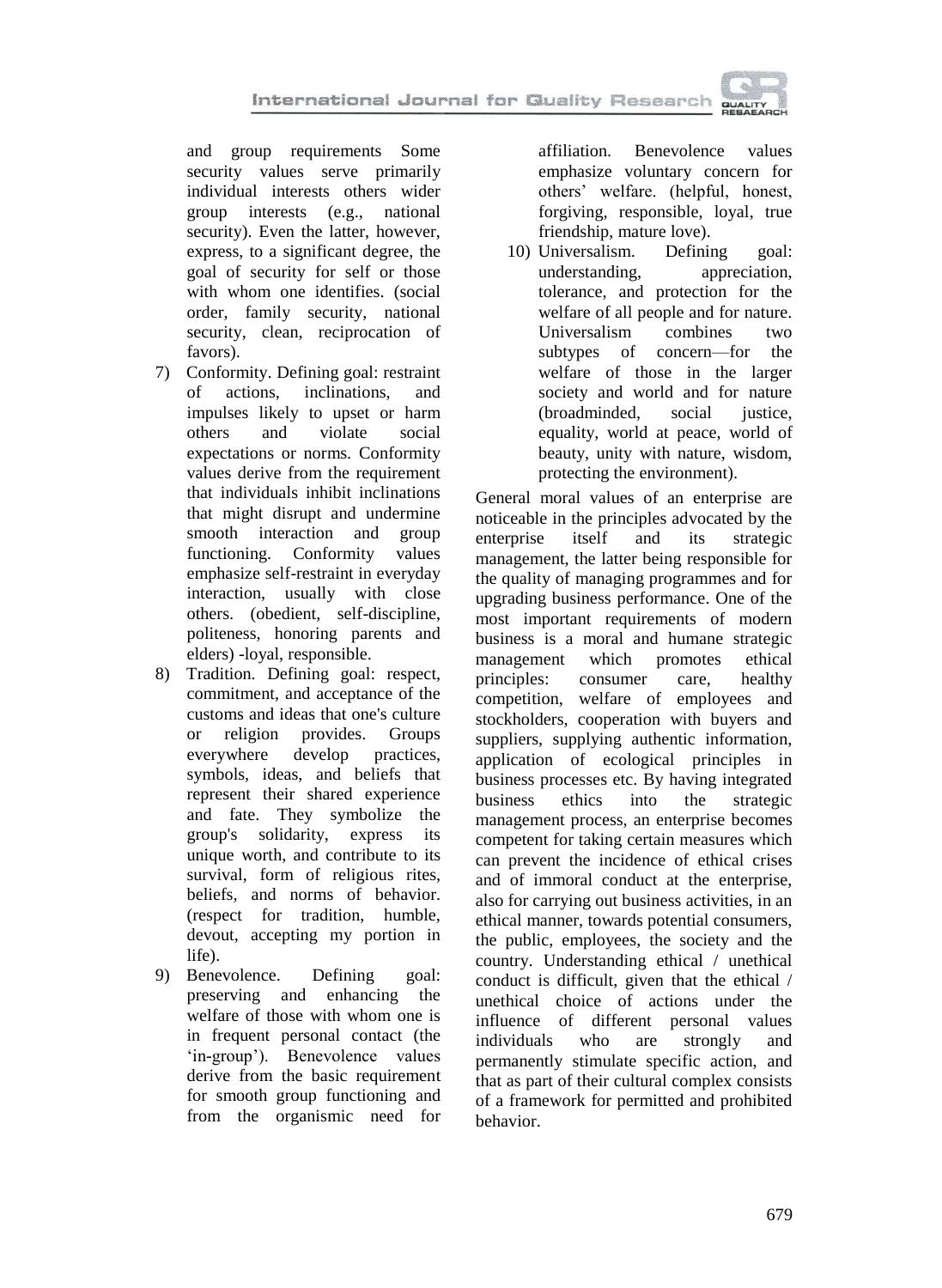

The influence that personal values have at the ethical / unethical behavior of the highest management is less clear, as in the context of this subject matter is a research problem. Purpose of this paper is to assess the importance of personal (terminal and instrumental) values of the highest management, and to know what values motivate and direct the management of the most ethical / unethical behavior . The basic goal is to determine correlation between personal value systems and ethical behavior of strategic managers of large hotel companies in Croatia.

This paper presents the results of empirical research on personal value systems and ethical / unethical behavior to the highest management in the large hotel companies in Croatia. The Empirical research on the interrelation of personal value systems and ethical behaviour of highest-level management has therefore certainly been significant as well as instructive. Establishing an empirical relationship between personal values and ethical dimension of behaviour has made it easier for strategic management to understand ethical dilemmas in certain situations. Based upon the above, main hypothesis was developed: "Personal values in personal value systems of universalism, benevolence, tradition, conformism, security and independence are positively and significantly correlated with ethical behaviour, whereas universal values in personal value systems of power, achievement, hedonism and incentive are negatively and significantly correlated with ethical behaviour."

The structure of the paper is as follows. The next section provides a selective review of the literature, and is followed by a section which explains the research methodology and a section that consists results and discussion. The final section concludes the paper.

#### **2. Literature overview**

Personal values may be regarded as deepseated, pervasive, core-beliefs or guiding principles that transcend specific situations to direct or propel human behaviour in decision-making. This belief coincides with Rokeach's (1973) definition of a value described as "an enduring belief that a specific mode of conduct or end-state of existence is personally or socially preferable to an opposite or converse mode of conduct or end-state of existence." Rokeach (1973) purported that values are central to an individual's thought processes, and therefore instrumental in the formation of attitudes and the execution of purposive behaviours in many circumstances or issues. It was further suggested that an individual's values are arranged or classified according to a value system which subsequently influences acceptable behavioural responses. Rokeach (1973) regarded values as abstract fundamental coordinators of behaviour, and brought consensus to the field of social science research by showing the linkage between values and behaviour (Cheng et al., 2010). Thus, the Rokeach's Value Survey was created to highlight this linkage. Researchers (e.g. Hofstede, 1980; Brathwaite and Law, 1985) have questioned the subjective nature of rational-theoretical inventories in the identification of value items and the amount necessary for inclusion in the instrument as they may not necessarily reflect values that are significant for the targeted population. In contrast, Scott's (1965) Personal Values Scale measured an individual's concept of ideal personal traits and investigated ideal relations among people. The personal values scale consists of 12 moral ideals of kindness, social skills, intellectualism, loyalty, academic achievement, physical development, status, honesty, religiousness, selfcontrol, creativity and independence. This current study used Scott's (1965) four subscales to measure personal values such as intellectualism, honesty, self-control and religiousness.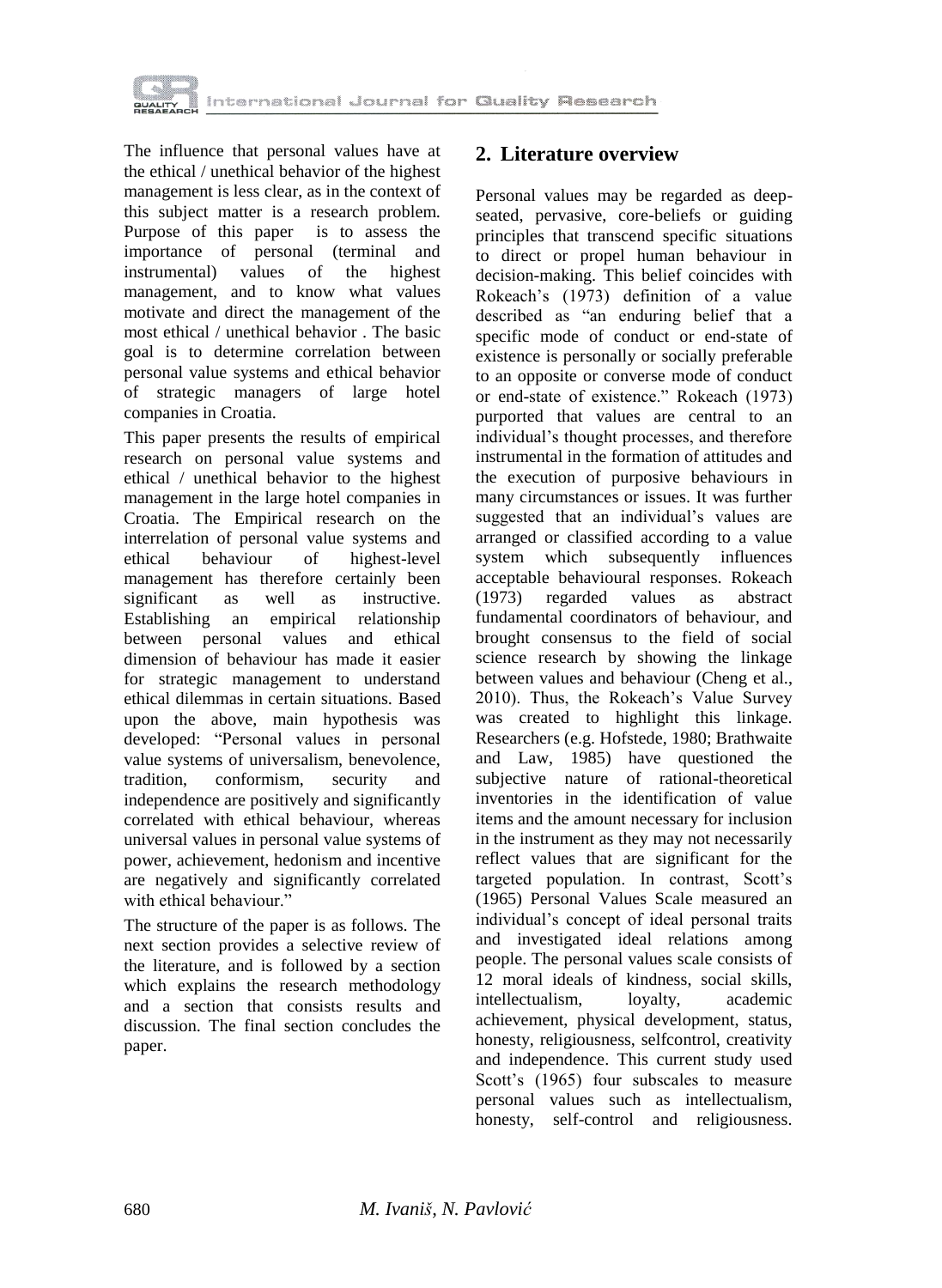

Intellectualism may be defined as individuals having the capacity for understanding, thinking, and reasoning. Honesty can be defined as the condition of being trustworthy, genuine and sincere. Selfcontrol may be defined as the ability to exercise restraint or control over one's feelings, emotions and reactions. Religiousness is defined as the belief in worship of, or obedience to, a supernatural power or powers considered to be divine or to have control over human destiny. The Personal Values Scale is considered as an empirically-based inventory which suggests that value items are directly extracted from empirical data based on interviews, survey or content analysis (Cheng et al., 2010). Ethical decision-making may be defined as decisions that have legal and moral components that are acceptable to a larger community (Jones, 1991). Prior research indicates that ethical decisions are correlated or highly influenced by personal values that characterise the decision-makers in accounting contexts (e.g., Wright et al., 1997; Douglas and Schwartz, 1999; Douglas et al., 2001; Shafer et al., 2001; Karacaer et al., 2009).

Homer and Kahle (1988) suggested that values form the foundation for the development of individual attitudes that direct specific decision-making behaviour. Similarly, Mayton et al. (1994) contend that personal values are more likely to be predictors of attitudes and actual behaviour. Prior research has found support for personal values significantly influencing ethical behaviour (Finnegan, 1994; Fritzsche, 1995; Wright et al., 1997; Giacomino and Akers, 1998; Douglas and Schwartz, 1999; Douglas et al., 2001). The literature has also shown that personal values have been incorporated into many ethical decision-making models to show the influence on ethical decisionmaking (e.g., Fritzsche, 1995; Shafer et al., 2001; Fritzsche and Oz, 2007; Lan et al., 2009; Karacaer et al., 2009). For example, Fritzsche and Oz (2007) found support for the influence of altruistic values on ethical decision-making. Giacalone and Jurkiewicz

(2003) found support for spirituality (religiousness) being associated with perceptions of unethical practices. It is presumed that personal values are responsible for the formation of perceptions, evaluations, judgments, commitments, level of satisfaction, attitudes and behaviours, and therefore, are very good predictors of attitudes and the driving force behind ethical decision-making behaviours of individuals. Akaah and Lund (1994) tested for the influence of personal values on ethical behaviour among managares.

There is a substantial body of empirical literature examining values, business ethics and managers ethical/unethical behaviour. Studies include values held by managers a comparison of individual and organizational value systems and corporate ethical values and organizational commitment. Several decision models incorporate values as an influence on the ethical dimension of decision making and behaviour. There appears to be general agreement that values influence behavior. Both Connor and Becker (1979) and Homer and Kahle (1988) propose that values provide the basis for the development of individual attitudes that lead to specific decision making behavior.

Nevertheless, based on prior research, it may be noticed that in Croatia there are no scientific studies examining the influence of personal values on the ethical behavior. This particularly applies to the researches in the area of hotel industry which is the main reason why this research is justified and important.

# **3. Methodology**

An empirical research was conducted among accommodation and catering services within 15 large hotel enterprises in 6 Croatian counties in two intervals: the first, from 10 September 2013 until 25 October 2013 and the second, from 24 February 2014 until 1 April 2014. The data was gathered by means of survey questionnaires. Presidents of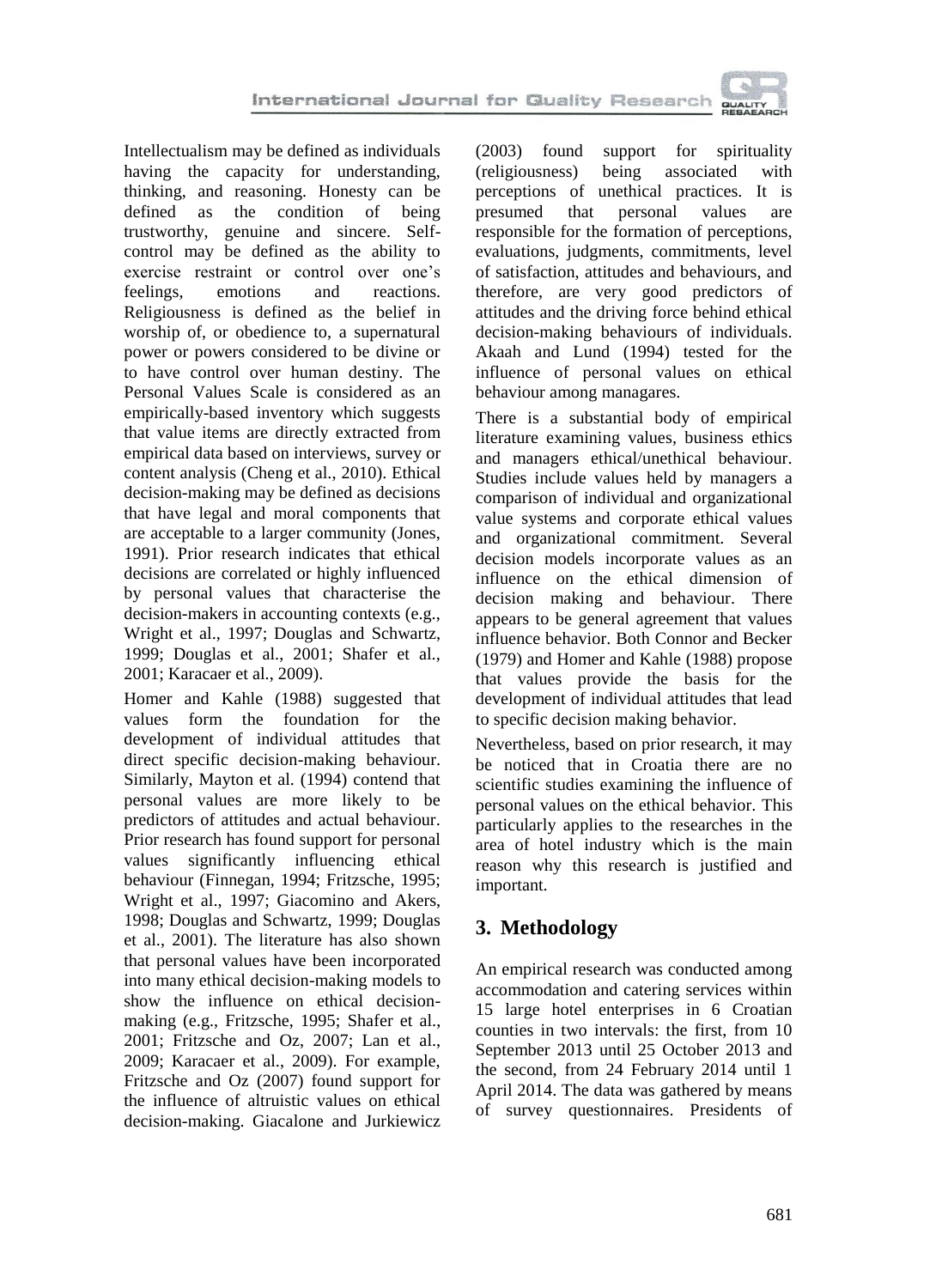

boards and their members – the highest-level management, were the base population. The targeted sample of 22 respondents consisted of: 9 persons from the highest-level management of 6 large hotel enterprises in Istria County, 5 persons from the highestlevel management of 3 large hotel enterprises in Primorje and Gorski kotar County, one person from the highest-level management of a large hotel enterprise in Dubrovnik and Neretva County, three persons from the highest-level management of a large hotel enterprise in Osijek and Baranja County, three persons from the highest-level management of three large hotel enterprises in Split and Dalmatia County and one person from the highestlevel management of a large hotel enterprise in Šibenik and Knin County. The sample comprises of 5 female and 17 male respondents, with the age of the majority (72.7%) being between 30 and 49 years. More than half of the respondents have a university degree, while 54.5% have between 10 and 20 years of service.

The results of quantitative analysis of data collected by means of surveying the highestlevel management, board presidents and their members at large hotel enterprises within the Republic of Croatia, will be presented and interpreted in this paper. Descriptive statistical analysis, Fisher's test, rank correlation, Spearman's rank correlation coefficient, analysis of variance (ANOVA) and analysis of reliability were used for the data analysis. In this paper the results of quantitative analysis of data collected by means of surveying the highest-level management, board presidents and their members at large hotel enterprises within the Republic of Croatia, are presented and interpreted.

The sample of enterprises comprises of 22 completed questionnaires. In the structure of enterprises according to the county where

business is performed, the highest share (40.9%) is taken by enterprises from Istria County. A relatively high percentage applies to the hotel enterprises from the county of Primorje and Gorski Kotar (22.7%), which is followed by enterprises from the counties of Osijek and Baranja and Split and Dalmatia (both at 13.6%). The enterprises from the counties of Dubrovnik and Neretva and Šibenik and Knin have the lowest share in the sample (4.5%). The sample contains 77.3% of male respondents. The age of the majority of respondents (72.7%) is between 30 and 49 years. The majority of respondents obtained a university degree, while 54.5% have 10 to 20 years of service.

## **4. Results and discussion**

The majority of respondents (36.4%) consider SECURITY to be the set of values in accordance with their actions, which gives meaning to their lives and encourages them towards certain actions and behaviour. Around 27% of respondents define ACHIEVEMENT as their value system, followed by POWER (18.2%) and INDEPENDENCE (9.1%). The least number of respondents see HEDONISM or UNIVERSALISM as their system of values. The respondents assessed their personal value systems with a 1-5 rating scale, from 1 being "completely irrelevant" to 5 being "highly important". Average ratings for individual value systems are from 2.82 to 4.23. The respondents rated SECURITY as the most important value system, which is followed by INDEPENDENCE and ACHIEVEMENT. The least important system of values is POWER. According to its average rating, this value system belongs to the group of systems which are neither important, nor unimportant (Table 1 i 2).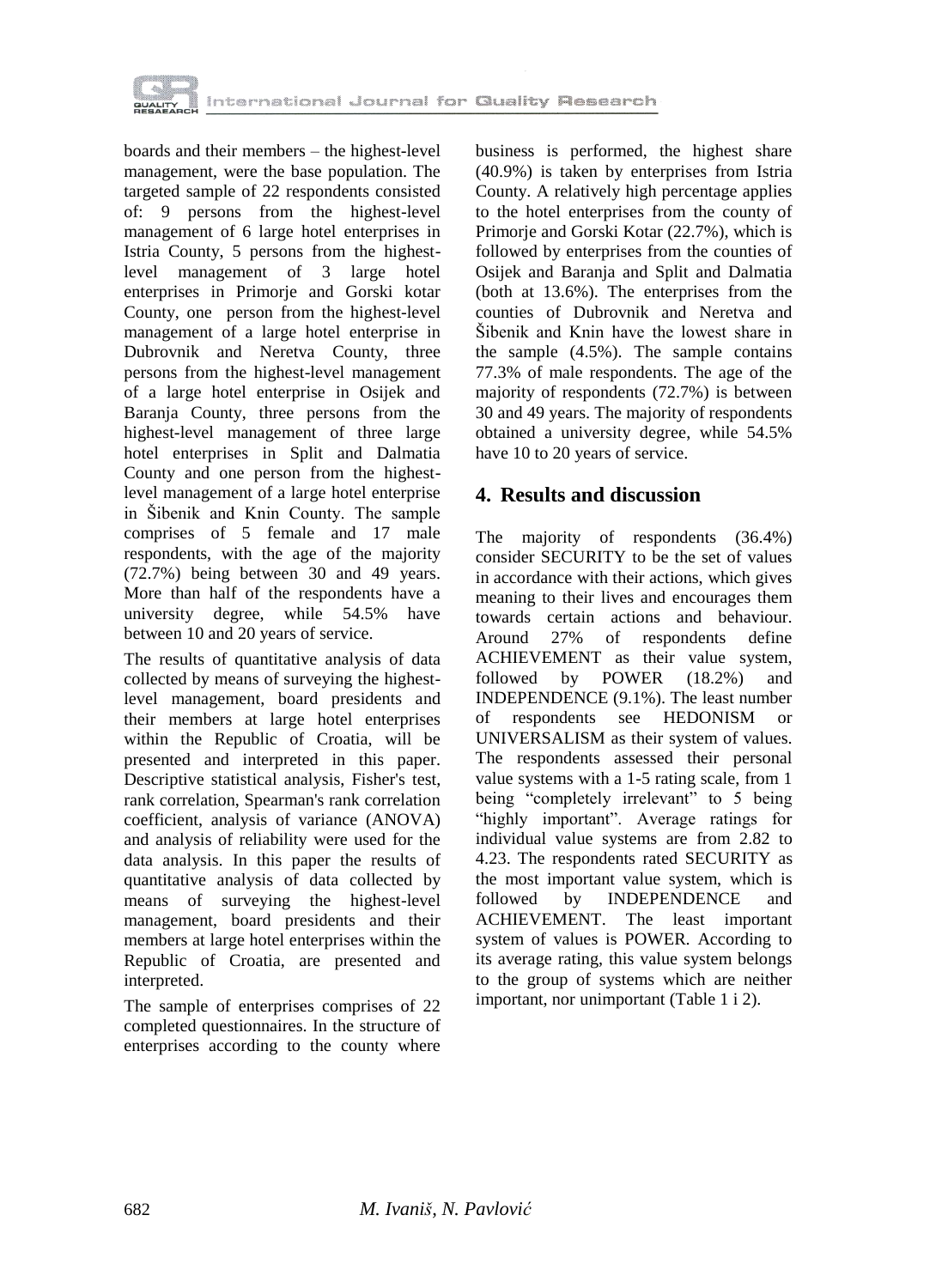| No.             | <b>TERMINAL VALUES</b>                                       | Arithmetic        | Standard  |
|-----------------|--------------------------------------------------------------|-------------------|-----------|
|                 |                                                              | mean              | deviation |
| $\mathbf{1}$    | Equality                                                     | $\overline{3.73}$ | 1.202     |
| $\overline{2}$  | Inner balance (peace of mind)                                | 4.41              | 0.796     |
| 3               | Social power (control over others)                           | 2.45              | 1.224     |
| $\overline{4}$  | Satisfaction (satisfying own wishes)                         | 3.59              | 1.260     |
| 5               | Freedom (Freedom of thought and action)                      | 4.41              | 0.734     |
| 6               | Spiritual life (emphasis on the spiritual, not the material) | 3.27              | 1.386     |
| $\overline{7}$  | Sense of belonging (feeling that others care about me)       | 3.00              | 1.380     |
| $\,8\,$         | Social order (stability of society)                          | 3.91              | 0.684     |
| 9               | Exciting life (stimulative experiences)                      | 3.95              | 0.844     |
| $\overline{10}$ | Meaning in life (life goal)                                  | 4.68              | 0.568     |
| 11              | Politeness (courtesy, good manners)                          | 3.82              | 1.181     |
| $\overline{12}$ | Wealth (material possessions, money)                         | 3.32              | 1.359     |
| $\overline{13}$ | National security (homeland protection from enemies)         | 3.73              | 1.162     |
| 14              | Self-respect (sense of self-worth)                           | 4.36              | 0.658     |
| 15              | Returning favours (to avoid owing someone)                   | 3.18              | 1.220     |
| $\overline{16}$ | Creativity (originality, fantasy)                            | 4.23              | 0.612     |
| 17              | World peace (world free of wars and conflicts)               | 3.95              | 0.899     |
| 18              | Respecting traditions (preserving old customs)               | 3.55              | 1.143     |
| 19              | Mature love (deep emotional and spiritual intimacy)          | 3.64              | 1.002     |
| 20              | Self-discipline (refraining from, resisting temptation)      | 3.00              | 1.380     |
| 21              | Private life (right to privacy)                              | 4.32              | 0.477     |
| 22              | Family security (the security of fellow men)                 | 4.59              | 0.590     |
| 23              | Social reputation (respect and appreciation of others)       | 3.82              | 0.733     |
| 24              | Unity with nature (fitting in nature)                        | 3.59              | 1.098     |
| 25              | Diversified life (filled with novelties, changes)            | 3.95              | 0.722     |
| 26              | Wisdom (mature perception of life)                           | 4.05              | 0.653     |
| 27              | Authority (to lead or command other people)                  | 2.91              | 1.065     |
| $28\,$          | Sincere friendship (close friends who support me)            | 4.05              | 0.722     |
| 29              | Beauty (beauty of nature and art)                            | 3.36              | 1.049     |
| $\overline{30}$ | Social justice (redressing wrongs, care for the weak)        | 3.23              | 1.541     |

### **Table 1.** Terminal values importance assessment

#### **Table 2.** Instrumental values importance assessment

| No.            | <b>INSTRUMENTAL VALUES</b>                                  | Arithmetic | Standard  |
|----------------|-------------------------------------------------------------|------------|-----------|
|                |                                                             | Mean       | deviation |
| 1              | To be independent (rely on inner-strength, self-sufficient) | 4.18       | 0.664     |
| 2              | To be moderate (avoid excessive emotions or behaviour)      | 3.36       | 1.049     |
| 3              | To be loyal (faithful to friends, people who surround me)   | 4.00       | 0.976     |
| $\overline{4}$ | To be ambitious (hard-working, striving for achievements)   | 4.23       | 0.685     |
| 5              | To be tolerant (tolerate different ideas and beliefs)       | 3.82       | 1.097     |
| 6              | To be humble (modest, self-sacrificing)                     | 2.82       | 1.468     |
| $\overline{7}$ | To be audacious (adventurous, ready for risk)               | 3.82       | 1.006     |
| 8              | To preserve the environment (preserve nature)               | 3.91       | 0.811     |
| 9              | To be influential (have influence on people and events)     | 3.64       | 1.136     |
| 10             | To respect one's parents and the elderly (show respect)     | 4.27       | 0.631     |
| 11             | To select personal goals (reach decisions alone)            | 4.50       | 0.512     |
| 12             | To be healthy (to not be $ill$ – physically or mentally)    | 4.77       | 0.429     |
| 13             | To be capable (competent, enterprising, efficient)          | 4.55       | 0.510     |
| 14             | To accept life (make peace with life circumstances)         | 3.14       | 1.490     |
| 15             | To be sincere (truthful, honest)                            | 4.05       | 0.950     |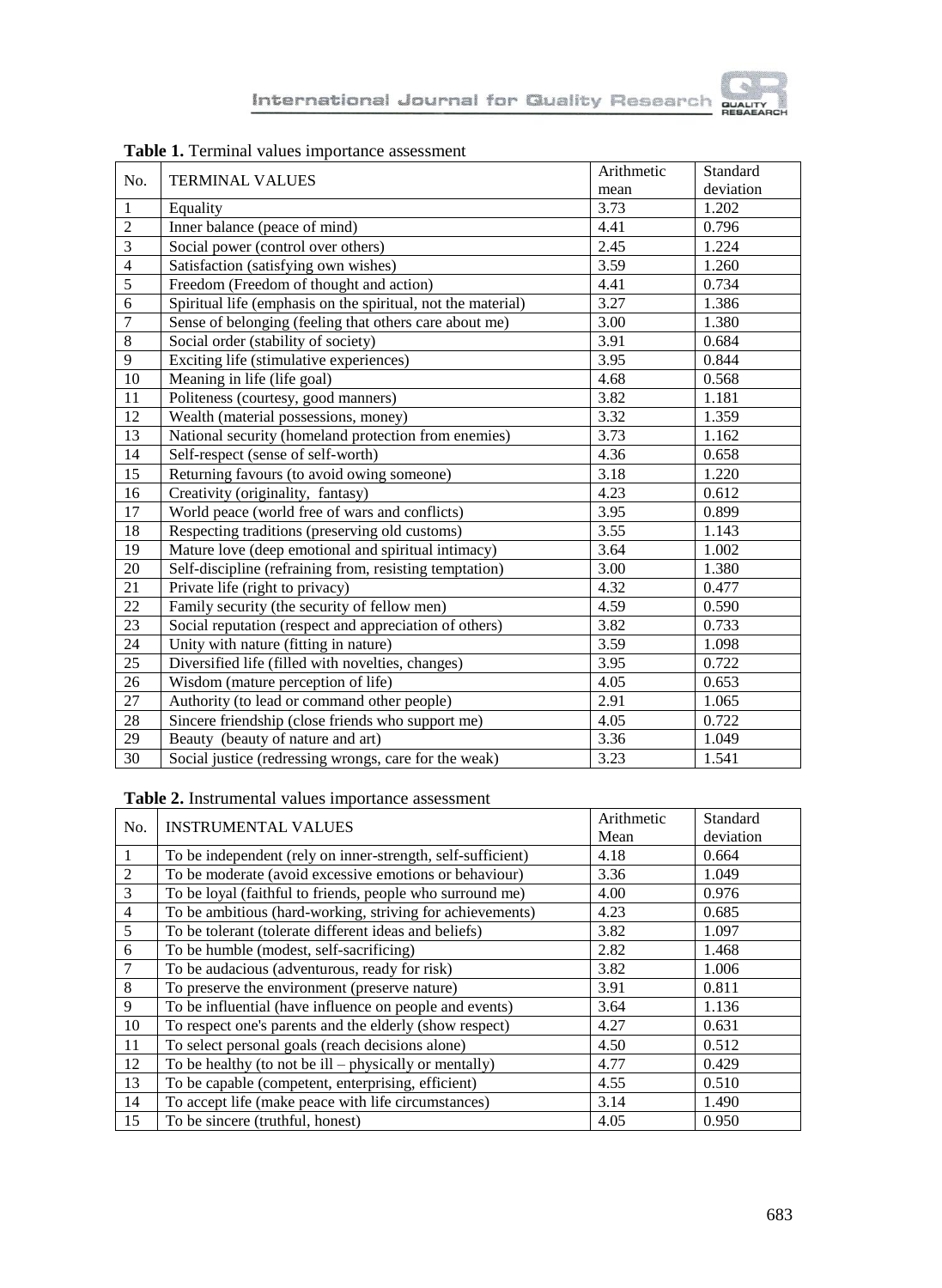

| No. | <b>INSTRUMENTAL VALUES</b>                                                   | Arithmetic<br>Mean | Standard<br>deviation |
|-----|------------------------------------------------------------------------------|--------------------|-----------------------|
| 16  | To preserve the image of oneself and the society (maintaining<br>reputation) | 4.05               | 0.785                 |
| 17  | To be obedient (servile, to fulfil one's duties)                             | 2.45               | 1.471                 |
| 18  | To be intelligent (logical, thoughtful)                                      | 4.27               | 0.703                 |
| 19  | To be helpful (act for the wellbeing of others)                              | 3.41               | 1.260                 |
| 20  | To enjoy life (enjoy food, sex, holidays etc.)                               | 4.09               | 0.868                 |
| 21  | To be pious (hold on to one's religion)                                      | 3.00               | 1.380                 |
| 22  | To be responsible (trustworthy, someone to rely on)                          | 4.05               | 0.844                 |
| 23  | To be curious (show interest for everything, to explore)                     | 4.00               | 0.617                 |
| 24  | To be ready to forgive (willing to forgive others)                           | 3.45               | 1.101                 |
| 25  | To be successful (achieve goals)                                             | 4.23               | 0.612                 |
| 26  | To be clean (tidy)                                                           | 4.23               | 0.685                 |

**Table 2.** Instrumental values importance assessment (continued)

The respondents assessed the terminal values with a 1-5 rating scale, from 1 being "completely irrelevant" to 5 being "highly important". Average ratings are from 2.45 to 4.68. It can be concluded, based on these results, that "MEANING IN LIFE (LIFE GOAL)", which belongs to the "BENEVOLENCE" personal value system, is the most important terminal value. The least important is "SOCIAL POWER (CONTROL OVER OTHERS), which belongs to the "POWER" personal value system. Besides, the following terminal values were assessed as important (average rating above 4): "inner balance (peace of mind)", "freedom (Freedom of thought and action)", "self-respect (sense of self-worth), "creativity (originality, fantasy)", "private life (right to privacy)", "family security (the security of fellow men), "wisdom (mature perception of life)", "sincere friendship (close friends who support me)". Standard deviation value is around 1, which shows a relatively minor data discrepancy from the average value.

The respondents assessed the instrumental values with 1-5 rating scale, from 1 being "completely irrelevant" to 5 being "highly important". Average ratings range from 2.45 to 4.68. The most important instrumental

value is "TO BE HEALTHY (TO NOT BE ILL – PHYSICALLY OR MENTALLY)", which belongs to the "SECURITY" personal value system. The least important instrumental value is "TO BE OBEDIENT (SERVILE, TO FULFIL ONE'S DUTIES)", which belongs to the "CONFORMISM" personal value systemThe standard deviation value is around 1, which shows a relatively minor data discrepancy from the average value.

Results of table 3 show that the highest-level management from the Istria County characterised their own personal value system as "power" and "achievement". "Security" is the most common personal value system of the top management from Primorje and Gorski Kotar County as well as Osijek and Baranja County, whereas "achievement" is the most common personal value system of the highest-level management of Split and Dalmatia County. Nevertheless, Fisher's test results indicate that the noted differences are not statistically relevant  $(p>0.05)$ . It can be concluded that the highest-level management from different counties are not significantly different in the aspect of personal value systems, i.e. their personal value systems are similar.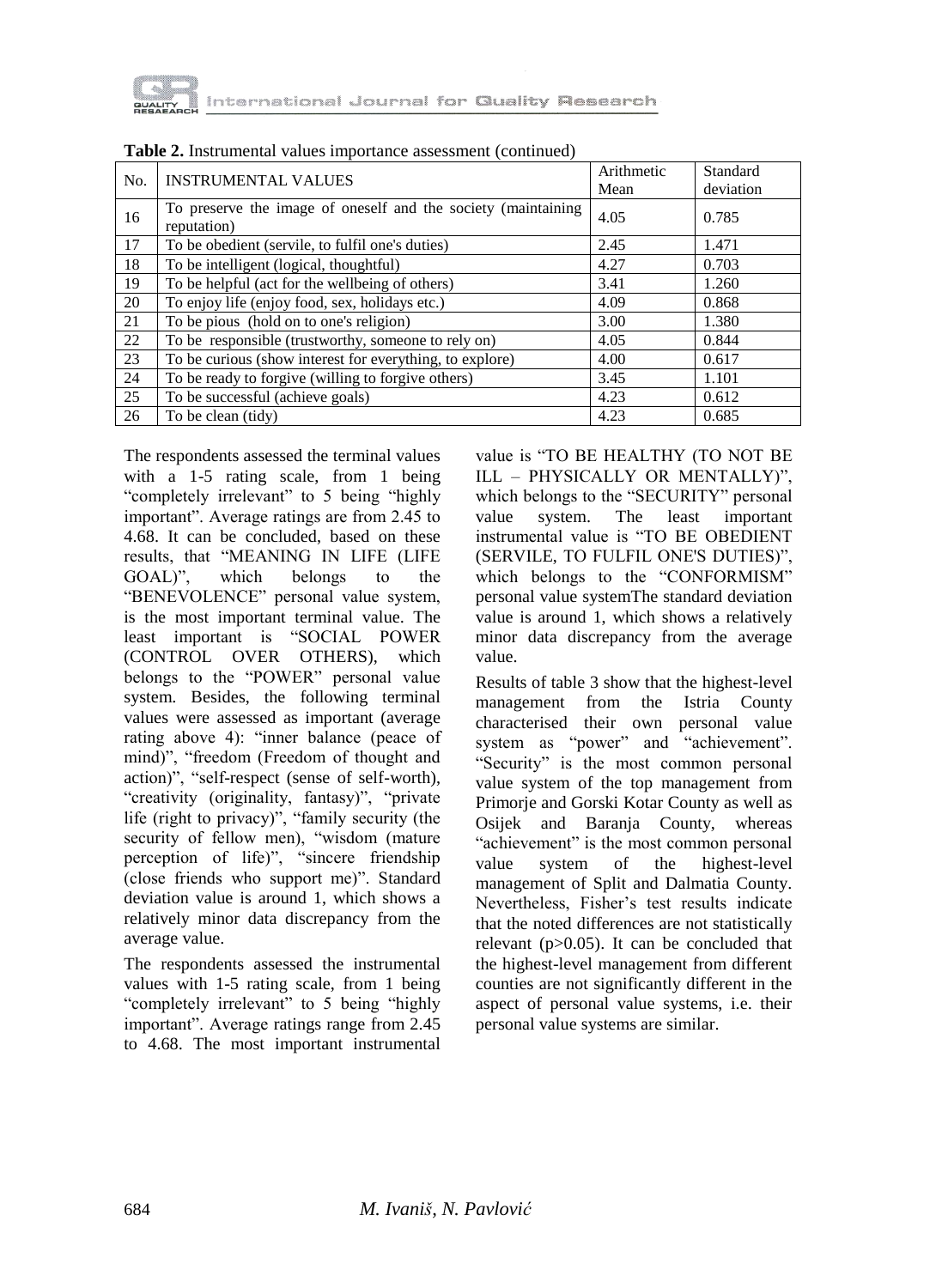

|                |                                           |   | <b>COUNTY</b> |                                    |                             |                          |                       |                        |       |
|----------------|-------------------------------------------|---|---------------|------------------------------------|-----------------------------|--------------------------|-----------------------|------------------------|-------|
| No.            | PERSONAL<br><b>VALUE</b><br><b>SYSTEM</b> | n | Istria        | Primorje<br>and<br>Gorski<br>kotar | Dubrovnik<br>and<br>Neretva | Osijek<br>and<br>Baranja | Split and<br>Dalmatia | Šibenik<br>and<br>Knin | p     |
|                |                                           |   |               |                                    |                             |                          |                       |                        | 0.818 |
|                | Power                                     | 4 | 2             |                                    |                             |                          |                       |                        |       |
| 2              | Achievement                               | 6 | 3             |                                    |                             |                          | 2                     |                        |       |
| 3              | Hedonism                                  |   |               |                                    |                             |                          |                       |                        |       |
| $\overline{4}$ | Independence                              | 2 |               |                                    |                             |                          |                       |                        |       |
| 5              | Universalism                              |   |               |                                    |                             |                          |                       |                        |       |
| 6              | Security                                  | 8 |               | 2                                  |                             | 3                        |                       |                        |       |

**Table 3:** Comparison of personal value systems according to the head office of the enterprise

Note:  $p$  – Fisher test significance

The results of table 4 display that the average ratings of personal value system importance according to the enterprise headquarters (i.e. the county where business is performed) are statistically and significantly different for the value systems of "power", "achievement", "hedonism" and "incentive".

**Table 4.** Comparison of average ratings of personal value systems according to the head office of the enterprise

| No.            | <b>VALUE SYSTEMS</b> | F     | Sig.     |
|----------------|----------------------|-------|----------|
| 1              | Power                | 4.013 | $0.015*$ |
| $\overline{2}$ | Achievement          | 3.915 | $0.016*$ |
| 3              | Hedonism             | 3.352 | $0.029*$ |
| $\overline{4}$ | Incentive            | 4.821 | $0.007*$ |
| 5              | Independence         | 0.888 | 0.512    |
| 6              | Universalism         | 0.365 | 0.865    |
| $\overline{7}$ | Benevolence          | 0.757 | 0.593    |
| 8              | Tradition            | 1.253 | 0.331    |
| 9              | Conformism           | 0.926 | 0.489    |
| 10             | Security             | 1.508 | 0.242    |

Note:  $F - ANOVA$  value; Sig. – reliability;  $*$ - relevance of the difference on level p=0.05.

Persons of highest-level management from different counties thus have significantly different attitudes towards the importance of the mentioned value systems. Differences in average ratings for the remaining value systems are not statistically significant  $(p>0.05)$ , therefore it can be concluded that the persons of the highest-level management from different counties similarly (not statistically or significantly different) rate the

importance of the value systems "independence", "universalism", "benevolence", "tradition", "conformism" and "security". Average ratings for the value system "POWER" are in the interval of 1 to 5. Standard deviation values display small deviations of data from the standard value. Persons of highest-level management from the counties of Osijek and Baranja, Šibenik and Knin as well as Primorje and Gorski kotar consider this value system less important than persons of highest-level management of other counties. Average ratings for the value system "ACHIEVEMENT" are in the interval of 2 to 5. Standard deviation values display small deviations of data from the standard value. Persons of highest-level management from the counties of Osijek and Baranja as well as Šibenik and Knin consider this value system less important than persons of highest-level management from the remaining counties. Average ratings for the value system "HEDONISM" are in the interval of 1 to 5. Standard deviation values display relatively small deviations of data from the standard value. Persons of highest-level management from the counties of Osijek and Baranja, Šibenik and Knin as well as Primorje and Gorski kotar consider this value system less important than persons of highest-level management from the remaining counties. Average ratings for the value system "INCENTIVE" are in the interval of 2.67 to 5. Standard deviation values display small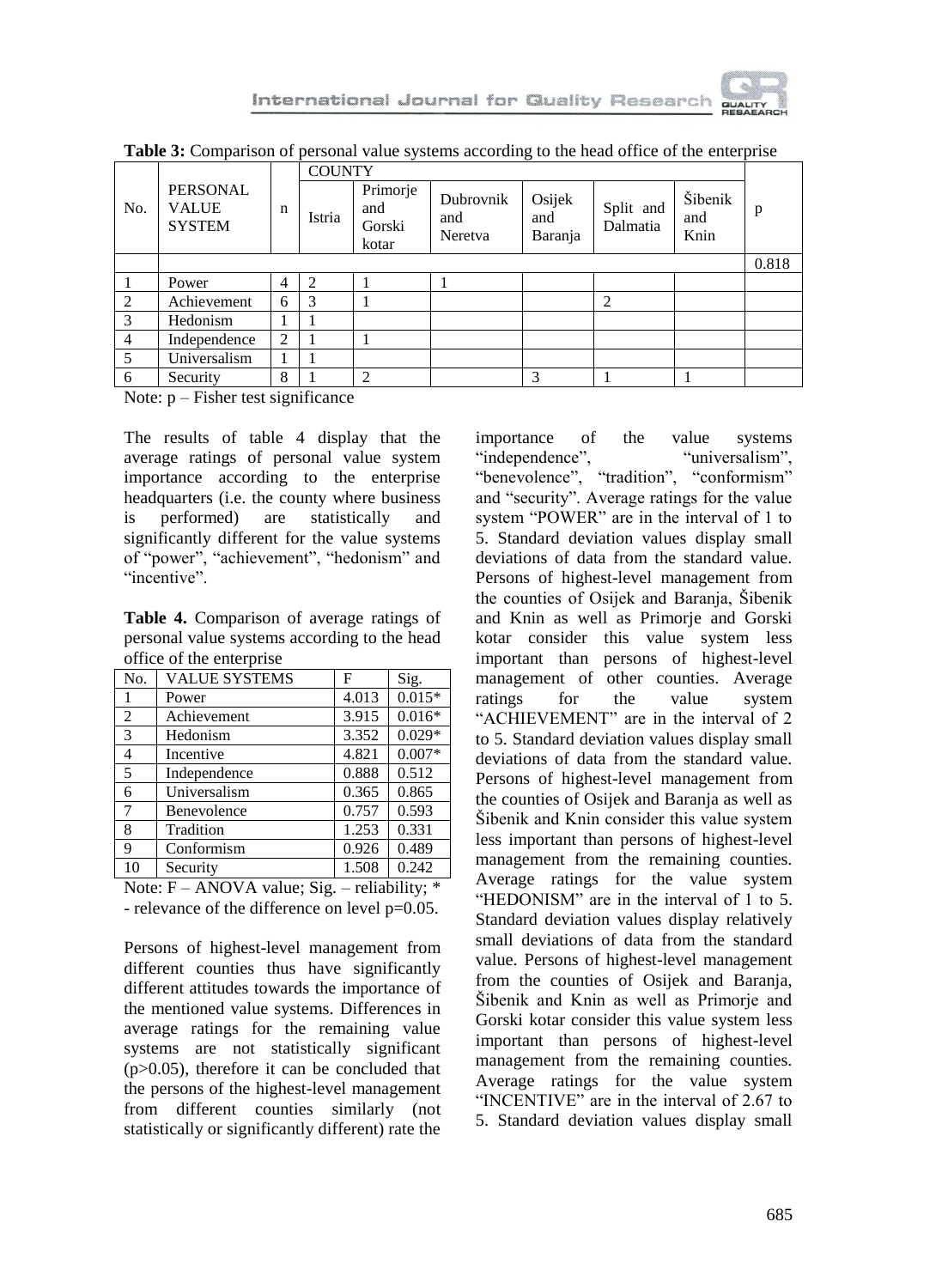

deviations of data from the standard value. Persons of highest-level management from Osijek and Baranja County consider this value system less important than persons of highest-level management from the remaining counties.

According to the results of terminal values according to the head office of enterprises (i.e. the county where business is performed) are statistically and relevantly different for two terminal values, i.e. for "respecting tradition" and "authority", in cases of which the persons of highest-level management have statistically and relevantly different attitudes towards the importance of these terminal values. Persons of highest-level management from Istria County consider this value system less important than persons of highest-level management from other observed counties. Persons of highest-level management from the counties of Osijek and Baranja, Split and Dalmatia as well as Primorje and Gorski kotar consider the terminal value of "authority" less important, compared to the persons of highest-level management from the counties of Šibenik and Knin, Istria, as well as Dubrovnik and Neretva.

Average ratings of the importance of instrumental values according to the head office of the enterprise (i.e. the county where business is performed) are statistically and significantly different for three instrumental values, i.e. "to be audacious", "to enjoy life", and "to be pious". Thus, executives from different counties have statistically and significantly different attitudes towards the importance of these instrumental values.

In the sample observed, 11 large hotel enterprises issued a Code of Ethics, 7 of which forming their own Ethics Committee. Four of the observed enterprises have not issued a Code of Ethics: three of which from Istria County and one from Split and Dalmatia County. Eight enterprises have not formed their Ethics Committee: five of which from Istria County, one from Dubrovnik and Neretva County, one from Primorje and Gorski Kotar County and one from Split and Dalmatia County. The probability of taking certain actions (of ethical/unethical behaviour) in a particular example was rated from 1 ("I would never") to 5 ("I would almost always"). Ethical behaviour is shown with rating 1 only ("I would never").

All the situations were rated "low" (average ratings are from 1.68 to 2.27). As all the examples were rated around 2, the respondents would not behave ethically in the above stated situations (Table 5).

| No.            | <b>EXAMPLE</b> | Arithmetic | Standard  |
|----------------|----------------|------------|-----------|
|                |                | mean       | deviation |
|                | <b>Bribery</b> | 1.68       | 1.894     |
| $\mathfrak{D}$ | Compulsion     | 2.00       | 1.380     |
| $\mathbf 3$    | Fraud          | 2.18       | 1.259     |
|                | Theft          | 1.95       | 1.090     |
|                | Unfair         | 2.27       | 1.032     |
|                | discrimination |            |           |

**Table 5.** Ethical behaviour examples

The results of variance analysis summarised in table 6 show that average ratings for the examples of ethical behaviour are not statistically nor relevantly different according to the head office of the enterprise, i.e. the county where business is performed  $(p>0.05)$ .

**Table 6.** Comparison of average ratings for the examples of ethical behaviour according to the enterprise headquarters

| No. | <b>EXAMPLE</b>        |          | Sig.  |
|-----|-----------------------|----------|-------|
|     | <b>Bribery</b>        | 1.499    | 0.245 |
|     | Compulsion            | 1.835    | 0.163 |
| 3   | Fraud                 | 0.695    | 0.635 |
|     | Theft                 | 0.408    | 0.836 |
|     | Unfair discrimination | 0.727    | 0.613 |
|     | $-1$                  | -- - --- |       |

Note:  $F - ANOVA$  value; Sig. – reliability.

It can be concluded that all persons of highest-level management would behave similarly (not significantly different) in the observed exemplified situations.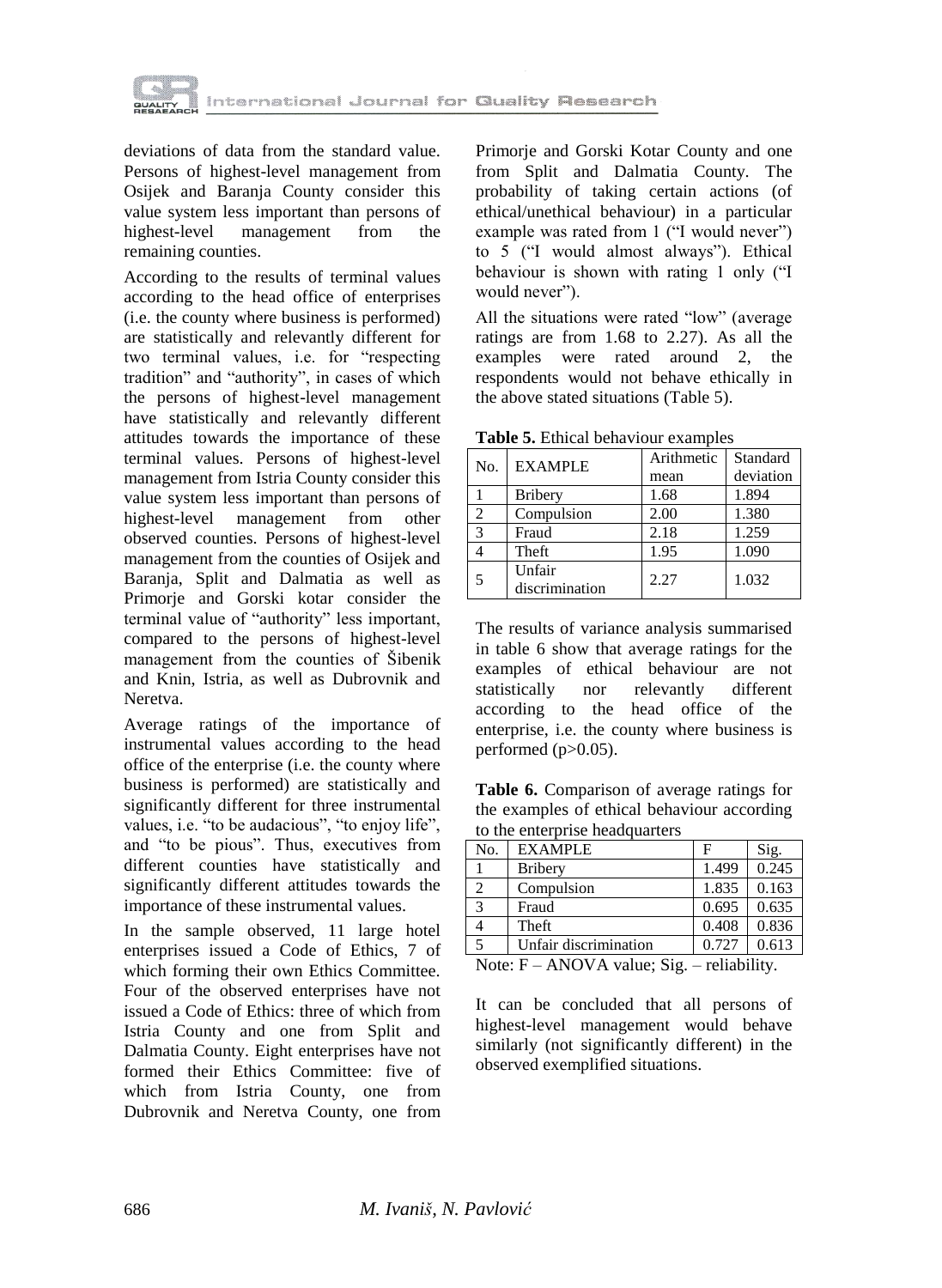

#### **Influence of personal value systems on ethical behaviour**

In order to examine whether there is a correlation between personal value system and ethical behaviour, Rank correlation was carried out, for the purpose of which Spearman's correlation coefficient was calculated.

The correlation strength of value systems "POWER", "ACHIEVEMENT", "HEDONISM" and "INCENTIVE/ ENCOURAGEMENT" with ethical behaviour is MEDIUM AND NEGATIVE (Table 7).

**Table 7.** Correlation analysis results for the variables of personal value system and ethical behaviour

| <b>PERSONAL</b><br><b>VALUE</b><br><b>SYSTEM</b> | Correlation<br>coefficient | Reliability |
|--------------------------------------------------|----------------------------|-------------|
| Power                                            | $-0.44$                    | $0.039*$    |
| Achievement                                      | $-0.47$                    | $0.028*$    |
| Hedonism                                         | $-0.41$                    | $0.045*$    |
| Incentive                                        | $-0.46$                    | $0.032*$    |
| Independence                                     | 0.25                       | $0.041*$    |
| Universalism                                     | 0.58                       | $0.004**$   |
| Benevolence                                      | 0.78                       | $0.000**$   |
| Tradition                                        | 0.63                       | $0.002**$   |
| Conformism                                       | 0.29                       | $0.039*$    |
| Security                                         | 0.48                       | $0.025*$    |

Note: \* - correlation is significant on level p=0.05; \*\* - correlation is significant on level  $p=0.01$ .

Therefore, the more important the personal values of power, achievement, hedonism and incentive are, the less ethical respondents will behave, i.e. they will behave unethically. The relationships between these value systems and ethical behaviour are expected to have a negative direction and are statistically relevant on level p=0.05. The correlation strength of value systems "INDEPENDENCE", "CONFORMISM" with ethical behaviour is LOW AND POSITIVE, while the relationship of the value systems "UNIVERSALISM", "BENEVOLENCE", "TRADITION" AND

"SECURITY" with ethical behaviour is MEDIUM-HIGH TO HIGH AND POSITIVE. The results indicate, that the more important these values are, the higher degree of ethical behaviour respondents will show. The relationships between these value systems and ethical behaviour are expected to have a positive direction and are statistically relevant on level p=0.05, i.e. p=0.01. SINCE THE CORRELATION BETWEEN THE OBSERVED VALUE SYSTEMS AND ETHICAL BEHAVIOUR HAS AN EXPECTED DIRECTION AS WELL AS STATISTICAL RELEVANCE, THE CONSTRUCTED HYPOTHESIS CAN BE CONFIRMED: "Universal values in personal value systems of universalism, benevolence, tradition, conformism, security and independence are positively and significantly correlated with ethical behaviour, whereas universal values in personal value systems of power, achievement, hedonism and incentive are negatively and significantly correlated with ethical behaviour." The results obtained from the conducted research pinpoint the relationship of universal values in personal value systems with ethical behaviour of highest-level management and confirm the researches of other authors, that personal values have a significant influence on ethical behaviour of managers (Fritzsche and Effy, 2007). However, it has to be emphasized, that the low or medium-high correlation indicates the degree of ethical behaviour to be influenced by other factors, not exclusively by personal values. Hence, it would be interesting, for future research, to discover what additional factors influence ethical behaviour. In turn this could reveal which factor, together with personal values, has the strongest influence on ethical behaviour.

# **5. Conclusions**

Ethical behaviour is a product of personal values, experience and the environment in which one lives and acts. Formally defined,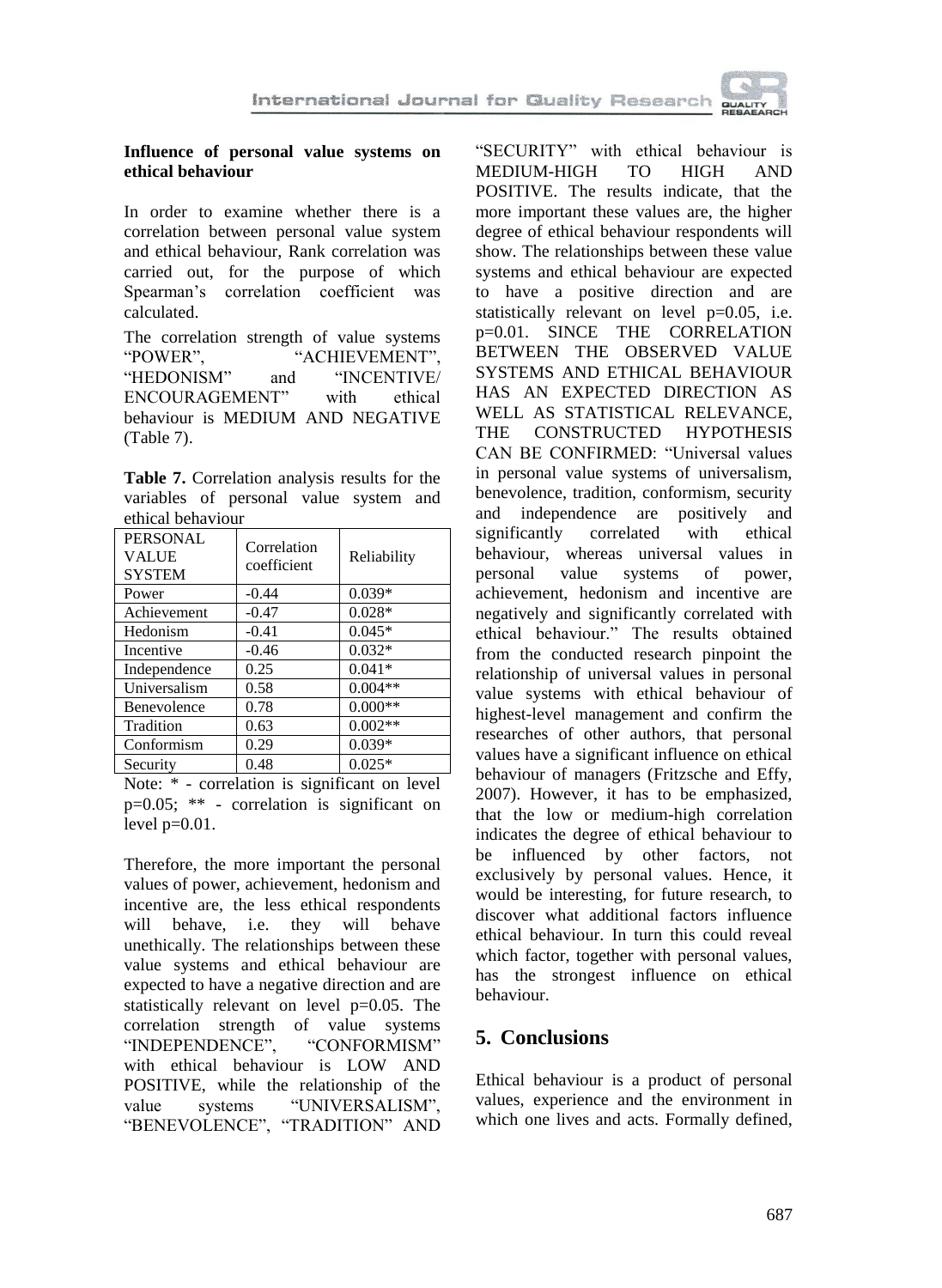

ethical behaviour is morally accepted as "good" and "right" as opposed to "bad" and "wrong" in a particular surrounding. A successful highest-level management is aware of the fact that, in competitive surroundings, business ethics enables growth and development, increases efficiency and productivity. In this sense, at the time when ethical behaviour is becoming crucial to sustain an enterprise on the market, it has been essential to conceive the relationship between ethical behaviour of highest-level management with business success which is the purpose of this paper.

Establishing an empirical relationship between personal values and ethical dimension of behaviour has made it easier for strategic management to understand ethical dilemmas in certain situations. Strategic managers role in promoting ethical conduct as well as establishing and implementing ethical values into enterprises has strengthened, while understanding the relationship between personal values and ethical behaviour paved the way for creating and enforcing ethical business policies and strategies in the process of strategic management, in order to ensure economic progress.

### **References:**

- Akaah, I. P., & Lund, D. (1994). The influence of personal and organisational values on marketing professionals' ethical behaviour*. Journal of Business Ethics, 13*, 417-430.
- Brathwaite, V. A., & Law, H. G. (1985). Structure of human values: Testing the adequacy of the Rokeach Value Survey*. Journal of Personality and Social Psychology, 49*(1), 250-263.
- Cheng, A.-S., Fleischmann, K. R., Wang, P., Ishita, E., & Oard, D. (2010). *Values of stakeholders in the Net neutrality debate: Applying content analysis to telecommunications policy.* Proceedings of the 43rd Hawai'i International Conference on System Sciences (HICSS), Kauai, HI.
- Connor, P. E., & Becker, B. W. (2003). Personal value systems and decision-making styles of public managers*. Public Personnel Management, 32*(1), 155-180.
- Douglas, P. C., & Schwartz, B. N. (1999). Values as the foundation for moral judgment: Theory and evidence in an accounting context. *Research on Accounting, 5*, 3-20.
- Douglas, P. C., Davidson, R. A., & Schwartz, B. N. (2001). The effect of organizational culture and ethical orientation on accountants' ethical judgments. *Journal of Business Ethics, 34*(2), 101-121.
- Finnegan, J. (1994). The impact of personal values on judgements of ethical behaviour in the workplace. *Journal of Business Ethics, 7*, 605-615.
- Fritzsche, D. J. (1991). A Model of Decision Making Incorporating Ethical Values. *Journal of Business Ethics, 10*, 841-852.
- Fritzsche, D. J. & Oz, E. (2007). Personal Values´ Influence on Ethical Dimension of Decision making. *Journal of Business Ethics, 75*(4), 335-343.
- Fritzsche, D. J. (1995). Personal Vales: Potential Keys to Ethical Decision Making*. Journal of Business Ethics, 14*(11), 909-922.
- Giacalone, R. A., & Jurkiewicz, C. L. (2003). *Toward a science of workplace spirituality.* In Giacalone, R.A. and Jurkiewicz, C. L. (Eds), Handbook of Workplace Spirituality and Organizational Performance, M.E. Sharpe, Armonk, NY.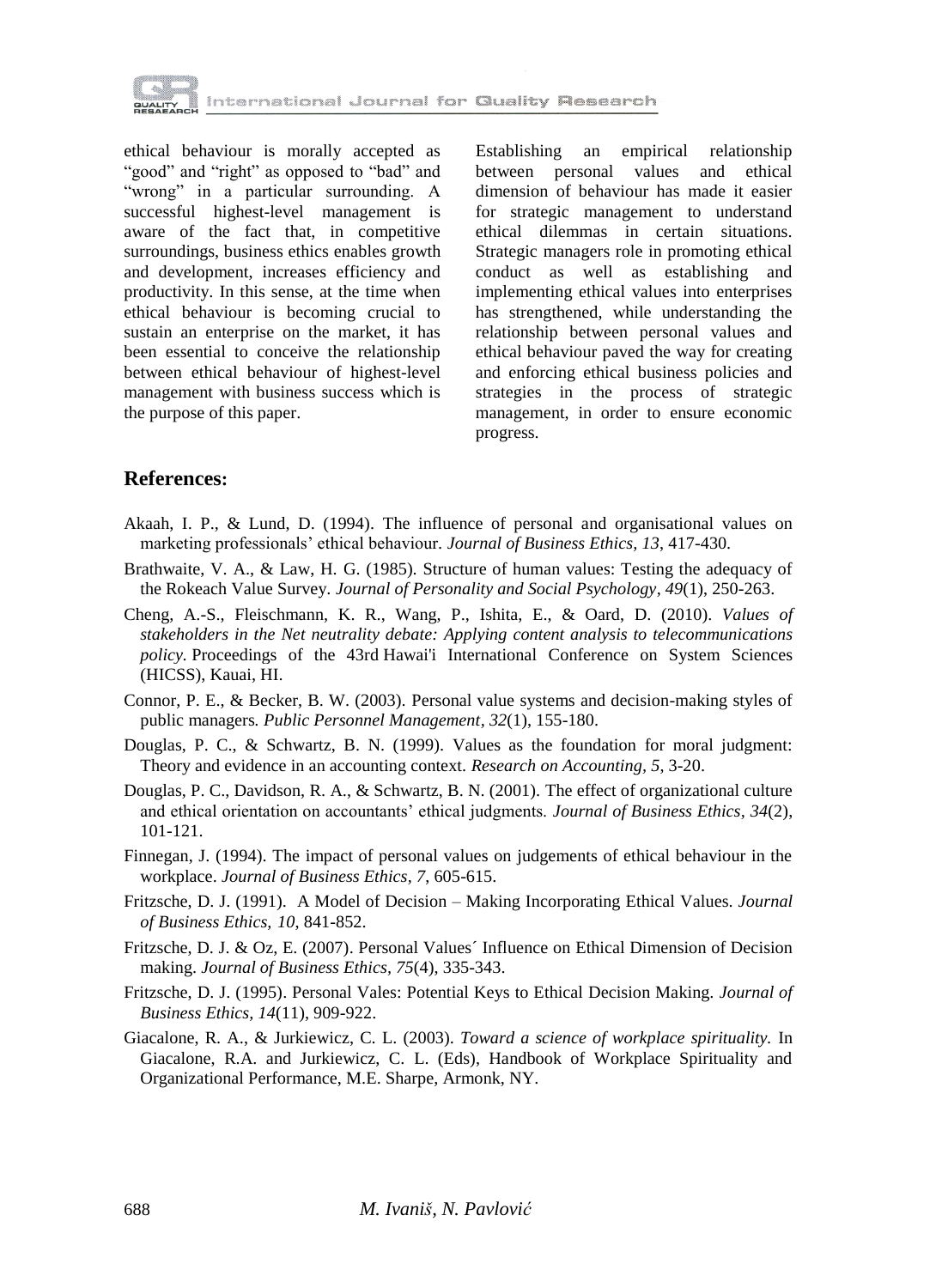

- Giacomino, D. E., & Akers, M. (1998). An examination of the differences between personal values and the value types of female and male accounting and non-accounting majors*. Issues in Accounting Education, 13*(3), 565- 584.
- Hofstede, G. (1980). *Culture's consequences: International differences in work related values*. Beverly Hills, CA: Sage.
- Homer, P. M., & Kahle, L. R. (1988). A structural equation test of the value-attitude-behaviour hierarchy. *Journal of Personality and Social Psychology, 54*(4), 638-646.
- Ivaniš, M. (2014), M*eđuzavisnost osobnih vrijednosti i etičkoga ponašanja najvišega poslovodstva s poslovanjem hotelskih poduzeća* (Unpublished doctoral dissertation). Sveučilište u Rijeci, Ekonomski fakultat, Rijeka.
- Ivaniš, M. (2015). *Poslovna etika i duhovnost u procesu korporativnoga upravljanja.* Rijeka: Naklada Kvarner.
- Jones, T. (1991). Ethical decision-making by individuals in organisations: An issue-contingent model. *Academy of Management Review, 79*, 97-116.
- Karacaer, S., Gohar, R., Aygun, M., & Sayin, C. (2009). Effects of personal values on auditor's ethical decisions: A comparison of Pakistani and Turkish professional auditors*. Journal of Business Ethics, 88*, 53-64.
- Lan, G., Ma, Z., Cao, J., & Zhang, H. (2009). A comparison of personal values of Chinese accounting practitioners and students*. Journal of Business Ethics, 88*, 59-76.
- Mayton, D. M., Ball-Rokeach, S. J., & Loges, W. E. (1994). Human values and social issues: An introduction*. Journal of Social Issues, 50*(4), 9-18.
- Rokeach, M. J. (1973). *The nature of human values.* New York: The Free Press.
- Scott, W. A. (1965). *P ersonal values scale*. In W. A. Scott (ed.). Values and organisations. Chicago: Rand McNally College Publishing Company.
- Shafer, W. E., Morris, R. E., & Ketchand, A. A. (2001). Effects of personal values on auditors' ethical decisions. *Accounting, Auditing & Accountability Journal, 14*(3), 254-277.
- Wright, G. B., Cullinan, C. P., & Bline, D.M. (1997). The relationship between an individual's values and perceptions of moral intensity: An empirical study*. Behavioral Research in Accounting, 9* (Supplement), 26-40.

| Marija Ivaniš                 | Nebojša Pavlović       |
|-------------------------------|------------------------|
| University of Rijeka,         | University Kragujevac, |
| Faculty of Tourism and        | Faculty of Hotel and   |
| <b>Hospitality Management</b> | Tourism                |
| Department for Knowledge      | Vrnjačka Banja         |
| Management                    | Serbia                 |
| Rijeka                        | racapn@gmail.com       |
| Croatiat                      |                        |